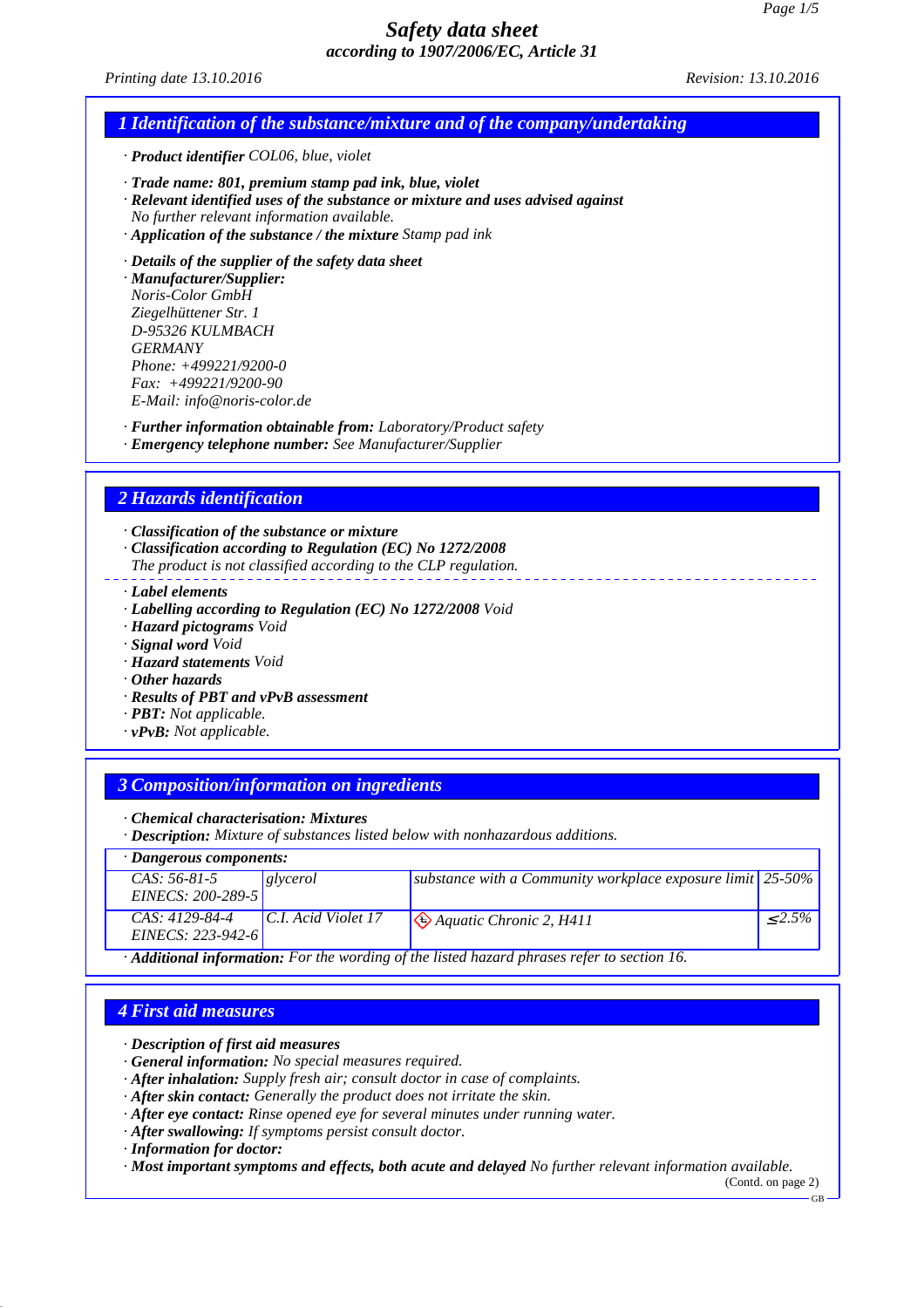*Printing date 13.10.2016 Revision: 13.10.2016*

*Trade name: 801, premium stamp pad ink, blue, violet*

(Contd. of page 1)

*· Indication of any immediate medical attention and special treatment needed No further relevant information available.*

### *5 Firefighting measures*

- *· Extinguishing media*
- *· Suitable extinguishing agents: Use fire extinguishing methods suitable to surrounding conditions.*
- *· Special hazards arising from the substance or mixture No further relevant information available.*
- *· Advice for firefighters*
- *· Protective equipment: No special measures required.*

#### *6 Accidental release measures*

- *· Personal precautions, protective equipment and emergency procedures Not required.*
- *· Environmental precautions: Do not allow to enter sewers/ surface or ground water.*
- *· Methods and material for containment and cleaning up: Absorb with liquid-binding material (sand, diatomite, acid binders, universal binders, sawdust). · Reference to other sections*
- *See Section 7 for information on safe handling.*
- *See Section 8 for information on personal protection equipment.*
- *See Section 13 for disposal information.*

### *7 Handling and storage*

- *· Handling:*
- *· Precautions for safe handling No special measures required.*
- *· Information about fire and explosion protection: No special measures required.*
- *· Conditions for safe storage, including any incompatibilities*
- *· Storage:*
- *· Requirements to be met by storerooms and receptacles: No special requirements.*
- *· Information about storage in one common storage facility: Not required.*
- *· Further information about storage conditions: None.*
- *· Specific end use(s) No further relevant information available.*

### *8 Exposure controls/personal protection*

- *· Additional information about design of technical facilities: No further data; see item 7.*
- *· Control parameters*
- *· Ingredients with limit values that require monitoring at the workplace:*
- *56-81-5 glycerol*

*WEL Long-term value: 10 mg/m³*

*· Additional information: The lists valid during the making were used as basis.*

*· Exposure controls*

- *· Personal protective equipment:*
- *· General protective and hygienic measures:*
- *The usual precautionary measures are to be adhered to when handling chemicals.*
- *· Respiratory protection: Not required.*
- *· Protection of hands:*

*The glove material has to be impermeable and resistant to the product/ the substance/ the preparation. Selection of the glove material on consideration of the penetration times, rates of diffusion and the degradation*

(Contd. on page 3)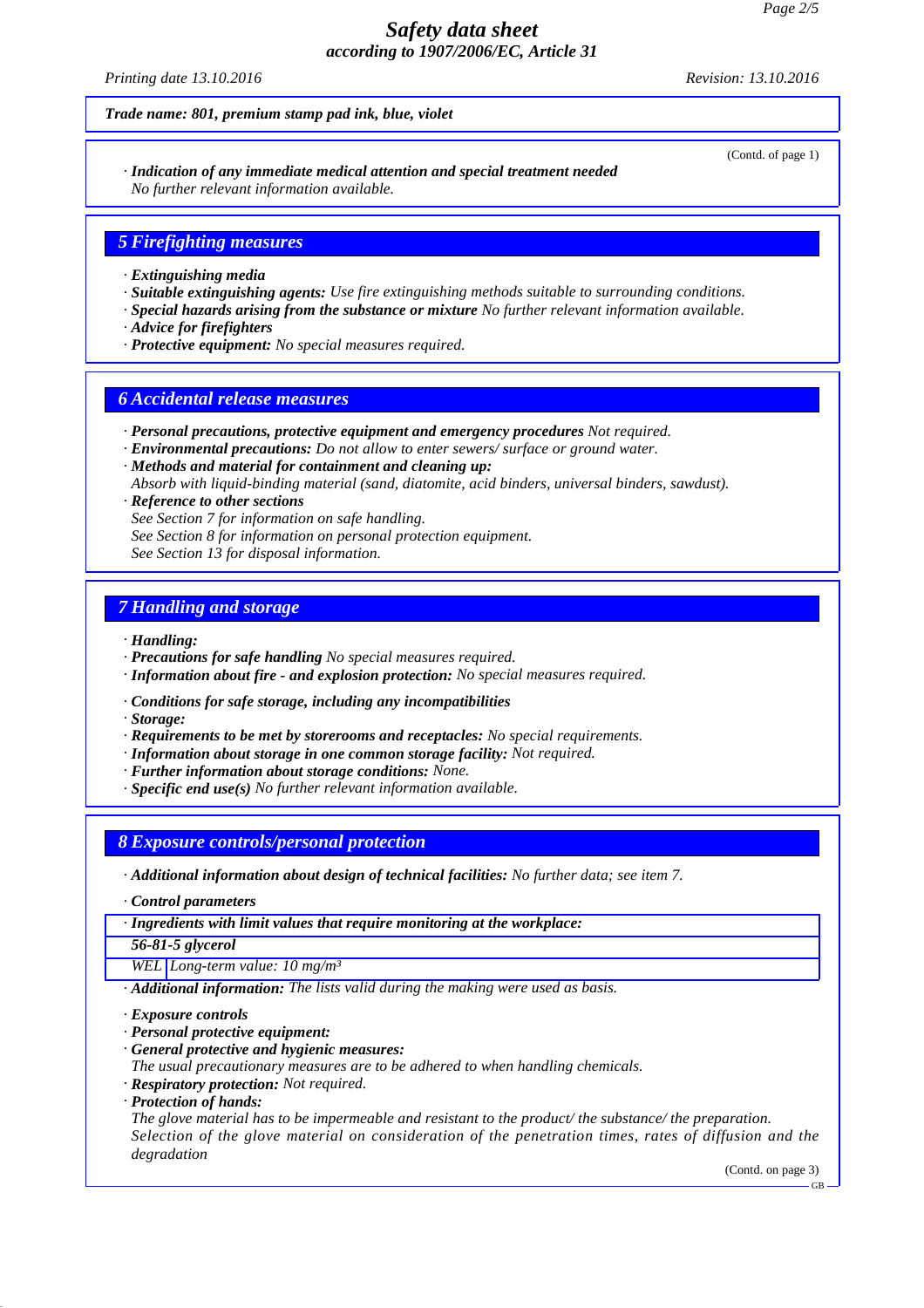*Printing date 13.10.2016 Revision: 13.10.2016*

#### *Trade name: 801, premium stamp pad ink, blue, violet*

(Contd. of page 2)

*· Material of gloves*

*The selection of the suitable gloves does not only depend on the material, but also on further marks of quality and varies from manufacturer to manufacturer. As the product is a preparation of several substances, the resistance of the glove material can not be calculated in advance and has therefore to be checked prior to the application.*

#### *· Penetration time of glove material*

*The exact break through time has to be found out by the manufacturer of the protective gloves and has to be observed.*

*· Eye protection: Goggles recommended during refilling*

## *9 Physical and chemical properties*

| Form:<br>Fluid<br>Colour:<br>According to product specification<br>$\cdot$ Odour:<br>Characteristic<br>· Odour threshold:<br>Not determined.<br>Not determined.<br><b>Melting point/Melting range:</b><br>Undetermined.<br>100 °C<br><b>Boiling point/Boiling range:</b><br>160 °C<br>Not applicable.<br>400 $\degree$ C<br>Not determined.<br>Product is not selfigniting.<br>Product does not present an explosion hazard.<br>$0.9$ Vol $\%$<br>Lower:<br>$0.0$ Vol $\%$<br>Upper:<br>$23$ hPa<br>Not determined.<br>Not determined.<br>Not determined.<br>Not determined.<br>Not miscible or difficult to mix.<br>water:<br>Dynamic:<br>Not determined.<br>Kinematic:<br>Not determined.<br>33.3 %<br>Organic solvents:<br>36.8%<br>Water:<br>$0.00\,\%$<br>$VOC$ (EC)<br>29.9%<br>Solids content: | $\cdot$ Appearance: |  |
|-------------------------------------------------------------------------------------------------------------------------------------------------------------------------------------------------------------------------------------------------------------------------------------------------------------------------------------------------------------------------------------------------------------------------------------------------------------------------------------------------------------------------------------------------------------------------------------------------------------------------------------------------------------------------------------------------------------------------------------------------------------------------------------------------------|---------------------|--|
|                                                                                                                                                                                                                                                                                                                                                                                                                                                                                                                                                                                                                                                                                                                                                                                                       |                     |  |
|                                                                                                                                                                                                                                                                                                                                                                                                                                                                                                                                                                                                                                                                                                                                                                                                       |                     |  |
| $\cdot$ pH-value:<br>Change in condition<br>· Flash point:<br>· Flammability (solid, gaseous):<br>· Ignition temperature:<br>· Decomposition temperature:<br>· Self-igniting:<br>· Danger of explosion:<br>· Explosion limits:<br>$\cdot$ Vapour pressure at 20 $\cdot$ C:<br>$\cdot$ Density:<br>· Relative density<br>· Vapour density                                                                                                                                                                                                                                                                                                                                                                                                                                                              |                     |  |
|                                                                                                                                                                                                                                                                                                                                                                                                                                                                                                                                                                                                                                                                                                                                                                                                       |                     |  |
|                                                                                                                                                                                                                                                                                                                                                                                                                                                                                                                                                                                                                                                                                                                                                                                                       |                     |  |
|                                                                                                                                                                                                                                                                                                                                                                                                                                                                                                                                                                                                                                                                                                                                                                                                       |                     |  |
|                                                                                                                                                                                                                                                                                                                                                                                                                                                                                                                                                                                                                                                                                                                                                                                                       |                     |  |
|                                                                                                                                                                                                                                                                                                                                                                                                                                                                                                                                                                                                                                                                                                                                                                                                       |                     |  |
|                                                                                                                                                                                                                                                                                                                                                                                                                                                                                                                                                                                                                                                                                                                                                                                                       |                     |  |
|                                                                                                                                                                                                                                                                                                                                                                                                                                                                                                                                                                                                                                                                                                                                                                                                       |                     |  |
|                                                                                                                                                                                                                                                                                                                                                                                                                                                                                                                                                                                                                                                                                                                                                                                                       |                     |  |
|                                                                                                                                                                                                                                                                                                                                                                                                                                                                                                                                                                                                                                                                                                                                                                                                       |                     |  |
|                                                                                                                                                                                                                                                                                                                                                                                                                                                                                                                                                                                                                                                                                                                                                                                                       |                     |  |
|                                                                                                                                                                                                                                                                                                                                                                                                                                                                                                                                                                                                                                                                                                                                                                                                       |                     |  |
|                                                                                                                                                                                                                                                                                                                                                                                                                                                                                                                                                                                                                                                                                                                                                                                                       |                     |  |
|                                                                                                                                                                                                                                                                                                                                                                                                                                                                                                                                                                                                                                                                                                                                                                                                       |                     |  |
|                                                                                                                                                                                                                                                                                                                                                                                                                                                                                                                                                                                                                                                                                                                                                                                                       |                     |  |
|                                                                                                                                                                                                                                                                                                                                                                                                                                                                                                                                                                                                                                                                                                                                                                                                       |                     |  |
|                                                                                                                                                                                                                                                                                                                                                                                                                                                                                                                                                                                                                                                                                                                                                                                                       |                     |  |
| $\cdot$ Evaporation rate<br>· Solubility in / Miscibility with<br>· Partition coefficient (n-octanol/water): Not determined.                                                                                                                                                                                                                                                                                                                                                                                                                                                                                                                                                                                                                                                                          |                     |  |
|                                                                                                                                                                                                                                                                                                                                                                                                                                                                                                                                                                                                                                                                                                                                                                                                       |                     |  |
|                                                                                                                                                                                                                                                                                                                                                                                                                                                                                                                                                                                                                                                                                                                                                                                                       |                     |  |
|                                                                                                                                                                                                                                                                                                                                                                                                                                                                                                                                                                                                                                                                                                                                                                                                       |                     |  |
|                                                                                                                                                                                                                                                                                                                                                                                                                                                                                                                                                                                                                                                                                                                                                                                                       |                     |  |
| · Viscosity:                                                                                                                                                                                                                                                                                                                                                                                                                                                                                                                                                                                                                                                                                                                                                                                          |                     |  |
|                                                                                                                                                                                                                                                                                                                                                                                                                                                                                                                                                                                                                                                                                                                                                                                                       |                     |  |
| · Solvent content:                                                                                                                                                                                                                                                                                                                                                                                                                                                                                                                                                                                                                                                                                                                                                                                    |                     |  |
|                                                                                                                                                                                                                                                                                                                                                                                                                                                                                                                                                                                                                                                                                                                                                                                                       |                     |  |
|                                                                                                                                                                                                                                                                                                                                                                                                                                                                                                                                                                                                                                                                                                                                                                                                       |                     |  |
|                                                                                                                                                                                                                                                                                                                                                                                                                                                                                                                                                                                                                                                                                                                                                                                                       |                     |  |
|                                                                                                                                                                                                                                                                                                                                                                                                                                                                                                                                                                                                                                                                                                                                                                                                       |                     |  |
|                                                                                                                                                                                                                                                                                                                                                                                                                                                                                                                                                                                                                                                                                                                                                                                                       |                     |  |
|                                                                                                                                                                                                                                                                                                                                                                                                                                                                                                                                                                                                                                                                                                                                                                                                       |                     |  |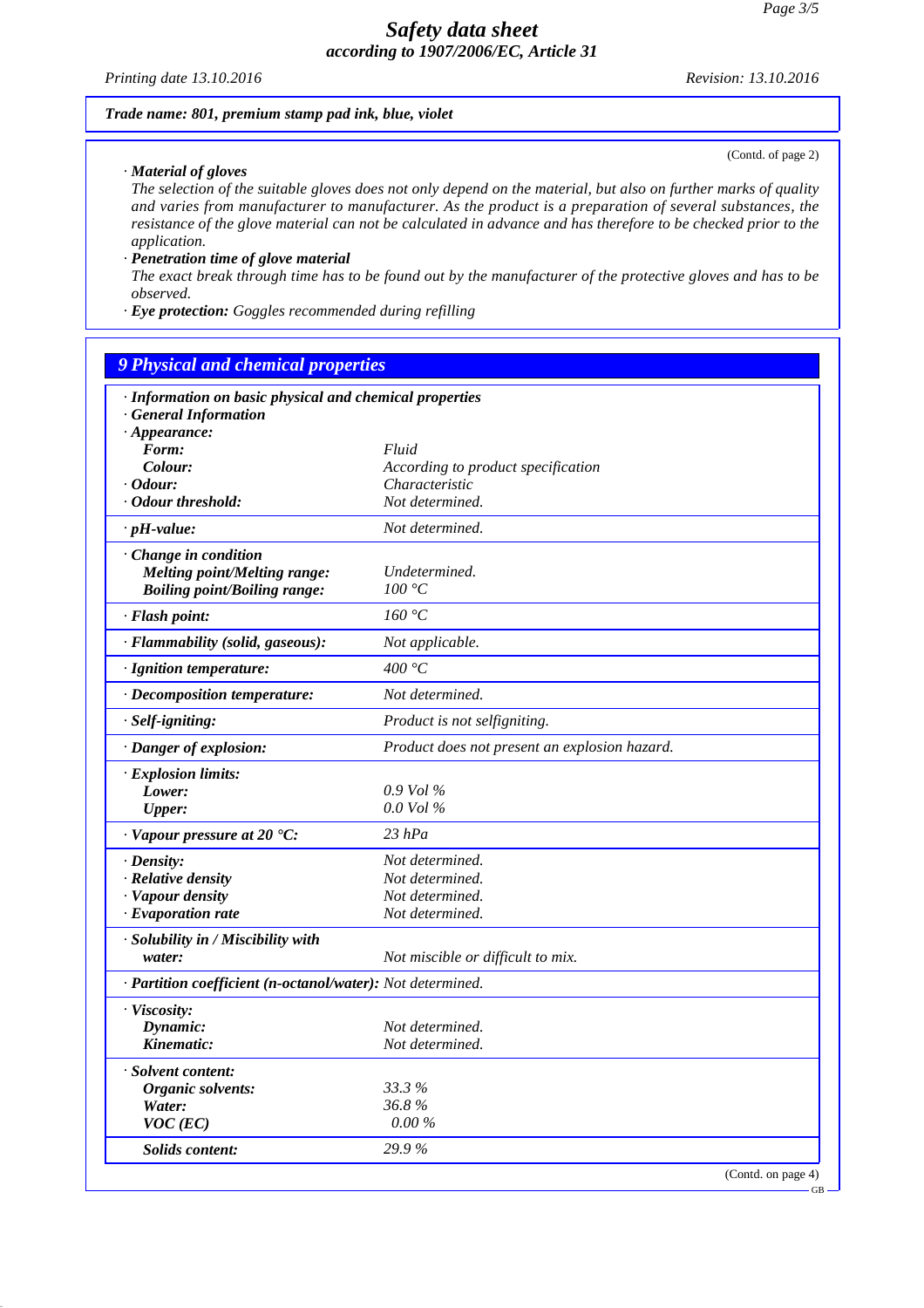*Printing date 13.10.2016 Revision: 13.10.2016*

(Contd. of page 3)

#### *Trade name: 801, premium stamp pad ink, blue, violet*

*· Other information No further relevant information available.*

#### *10 Stability and reactivity*

- *· Reactivity No further relevant information available.*
- *· Chemical stability*
- *· Thermal decomposition / conditions to be avoided: No decomposition if used according to specifications.*
- *· Possibility of hazardous reactions No dangerous reactions known.*
- *· Conditions to avoid No further relevant information available.*
- *· Incompatible materials: No further relevant information available.*
- *· Hazardous decomposition products: No dangerous decomposition products known.*

### *11 Toxicological information*

- *· Information on toxicological effects*
- *· Acute toxicity Based on available data, the classification criteria are not met.*
- *· Primary irritant effect:*
- *· Skin corrosion/irritation Based on available data, the classification criteria are not met.*
- *· Serious eye damage/irritation Based on available data, the classification criteria are not met.*
- *· Respiratory or skin sensitisation Based on available data, the classification criteria are not met.*
- *· CMR effects (carcinogenity, mutagenicity and toxicity for reproduction)*
- *· Germ cell mutagenicity Based on available data, the classification criteria are not met.*
- *· Carcinogenicity Based on available data, the classification criteria are not met.*
- *· Reproductive toxicity Based on available data, the classification criteria are not met.*
- *· STOT-single exposure Based on available data, the classification criteria are not met.*
- *· STOT-repeated exposure Based on available data, the classification criteria are not met.*
- *· Aspiration hazard Based on available data, the classification criteria are not met.*

### *12 Ecological information*

- *· Toxicity*
- *· Aquatic toxicity: No further relevant information available.*
- *· Persistence and degradability No further relevant information available.*
- *· Behaviour in environmental systems:*
- *· Bioaccumulative potential No further relevant information available.*
- *· Mobility in soil No further relevant information available.*
- *· Additional ecological information:*
- *· General notes:*

*Water hazard class 2 (German Regulation) (Self-assessment): hazardous for water Do not allow product to reach ground water, water course or sewage system. Danger to drinking water if even small quantities leak into the ground.*

- *· Results of PBT and vPvB assessment*
- *· PBT: Not applicable.*
- *· vPvB: Not applicable.*
- *· Other adverse effects No further relevant information available.*

### *13 Disposal considerations*

- *· Waste treatment methods*
- *· Recommendation Smaller quantities can be disposed of with household waste.*
- *· Waste disposal key: Recommendation: 080111 (waste containing organic solvents)*

(Contd. on page 5)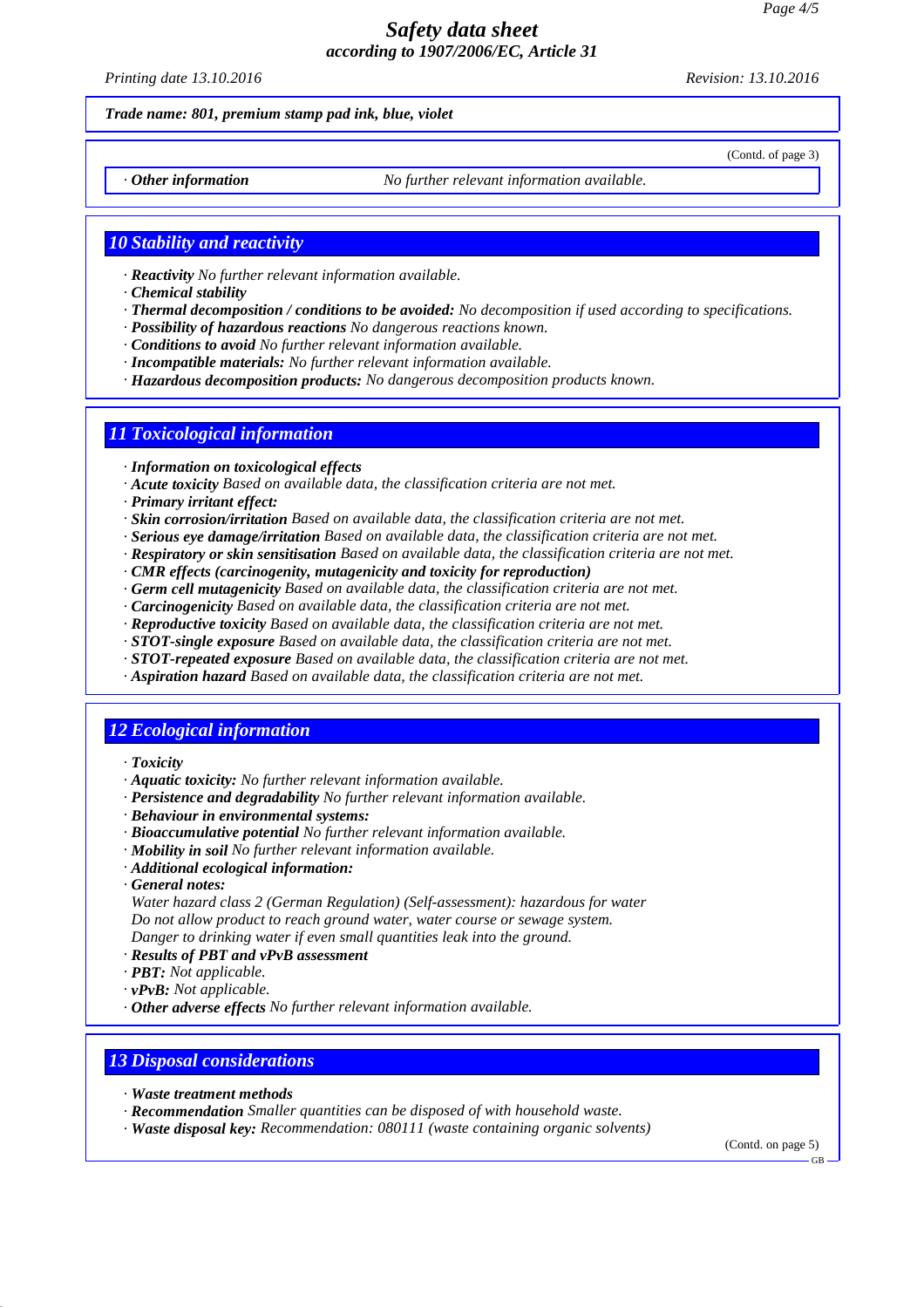*Printing date 13.10.2016 Revision: 13.10.2016*

(Contd. of page 4)

GB

*Trade name: 801, premium stamp pad ink, blue, violet*

*· Uncleaned packaging:*

*· Recommendation: Disposal must be made according to official regulations.*

| <b>14 Transport information</b>                                         |                 |  |
|-------------------------------------------------------------------------|-----------------|--|
| $\cdot$ UN-Number<br>· ADR, ADN, IMDG, IATA                             | Void            |  |
| $\cdot$ UN proper shipping name<br>ADR, ADN, IMDG, IATA                 | Void            |  |
| $\cdot$ Transport hazard class(es)                                      |                 |  |
| · ADR, ADN, IMDG, IATA<br>· Class                                       | Void            |  |
| · Packing group<br>· ADR, IMDG, IATA                                    | Void            |  |
| · Environmental hazards:                                                | Not applicable. |  |
| $\cdot$ Special precautions for user                                    | Not applicable. |  |
| · Transport in bulk according to Annex II of Marpol<br>and the IBC Code | Not applicable. |  |
| · UN "Model Regulation":                                                | Void            |  |

### *15 Regulatory information*

*· Safety, health and environmental regulations/legislation specific for the substance or mixture*

*· Directive 2012/18/EU*

*· Named dangerous substances - ANNEX I None of the ingredients is listed.*

*· Chemical safety assessment: A Chemical Safety Assessment has not been carried out.*

## *16 Other information*

*This information is based on our present knowledge. However, this shall not constitute a guarantee for any specific product features and shall not establish a legally valid contractual relationship.*

#### *· Relevant phrases*

*H411 Toxic to aquatic life with long lasting effects.*

- *· Department issuing SDS: Product safety*
- *· Contact: Hr. Wendland*

*ADR: Accord européen sur le transport des marchandises dangereuses par Route (European Agreement concerning the International Carriage of Dangerous Goods by Road)*

- *IMDG: International Maritime Code for Dangerous Goods*
- *IATA: International Air Transport Association*
- *GHS: Globally Harmonised System of Classification and Labelling of Chemicals*
- *EINECS: European Inventory of Existing Commercial Chemical Substances ELINCS: European List of Notified Chemical Substances*
- *CAS: Chemical Abstracts Service (division of the American Chemical Society)*
- *VOC: Volatile Organic Compounds (USA, EU)*
- *PBT: Persistent, Bioaccumulative and Toxic*
- *vPvB: very Persistent and very Bioaccumulative*

*Aquatic Chronic 2: Hazardous to the aquatic environment - long-term aquatic hazard – Category 2*

*<sup>·</sup> Abbreviations and acronyms:*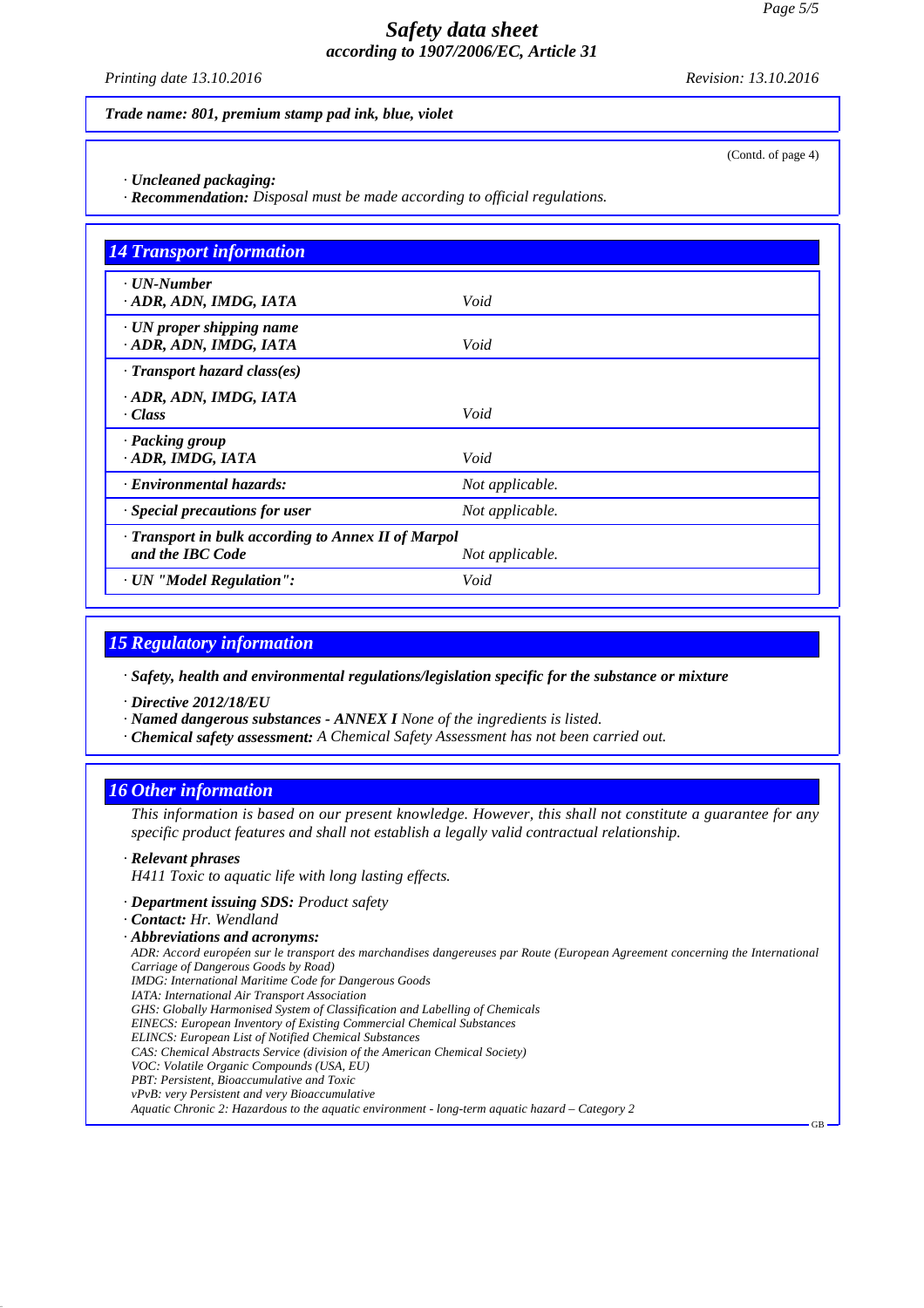*Printing date 13.10.2016 Revision: 13.10.2016*

### *1 Identification of the substance/mixture and of the company/undertaking*

*· Product identifier COL11 black, red, green*

*· Trade name: 801, premium stamp pad ink, black, red, green*

*· Relevant identified uses of the substance or mixture and uses advised against No further relevant information available.*

- *· Application of the substance / the mixture Stamp pad ink*
- *· Details of the supplier of the safety data sheet*

*· Manufacturer/Supplier: Noris-Color GmbH Ziegelhüttener Str. 1 D-95326 KULMBACH GERMANY Phone: +499221/9200-0 Fax: +499221/9200-90 E-Mail: info@noris-color.de*

*· Further information obtainable from: Laboratory/Product safety*

*· Emergency telephone number: See Manufacturer/Supplier*

### *2 Hazards identification*

*· Classification of the substance or mixture*

- *· Classification according to Regulation (EC) No 1272/2008*
- *The product is not classified according to the CLP regulation.*
- *· Label elements*
- *· Labelling according to Regulation (EC) No 1272/2008 Void*
- *· Hazard pictograms Void*
- *· Signal word Void*
- *· Hazard statements Void*
- *· Other hazards*
- *· Results of PBT and vPvB assessment*
- *· PBT: Not applicable.*
- *· vPvB: Not applicable.*

### *3 Composition/information on ingredients*

*· Chemical characterisation: Mixtures*

*· Description: Mixture of substances listed below with nonhazardous additions.*

#### *· Dangerous components:*

| $CAS: 56-81-5$    | <u>  glycerol</u> | substance with a Community workplace exposure limit $ 25-50\% $ |  |
|-------------------|-------------------|-----------------------------------------------------------------|--|
| EINECS: 200-289-5 |                   |                                                                 |  |

*· Additional information: For the wording of the listed hazard phrases refer to section 16.*

## *4 First aid measures*

- *· Description of first aid measures*
- *· General information: No special measures required.*

*· After inhalation: Supply fresh air; consult doctor in case of complaints.*

- *· After skin contact: Generally the product does not irritate the skin.*
- *· After eye contact: Rinse opened eye for several minutes under running water.*
- *· After swallowing: If symptoms persist consult doctor.*
- *· Information for doctor:*

*· Most important symptoms and effects, both acute and delayed No further relevant information available.*

(Contd. on page 2)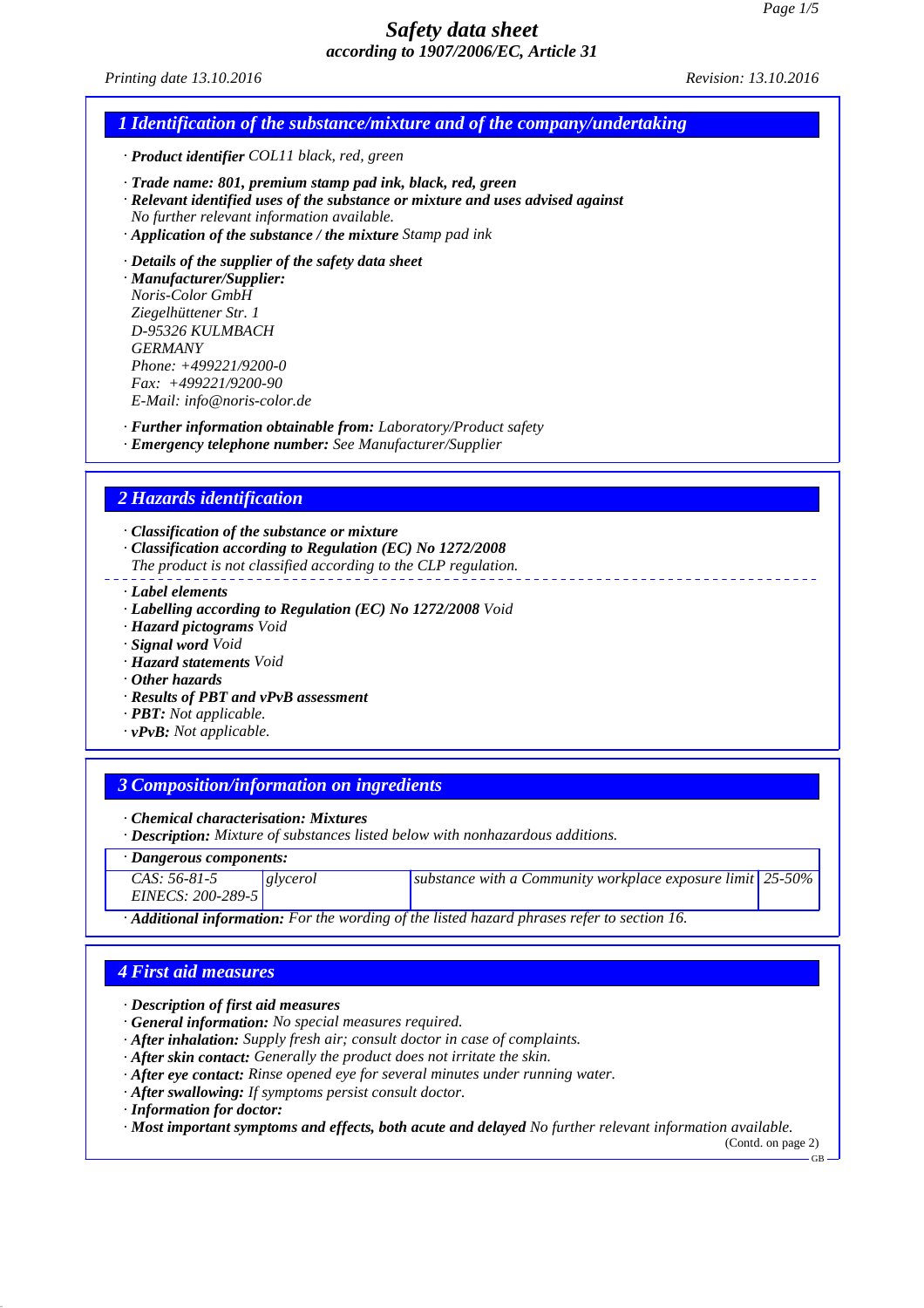*Printing date 13.10.2016 Revision: 13.10.2016*

*Trade name: 801, premium stamp pad ink, black, red, green*

(Contd. of page 1)

*· Indication of any immediate medical attention and special treatment needed No further relevant information available.*

### *5 Firefighting measures*

- *· Extinguishing media*
- *· Suitable extinguishing agents: Use fire extinguishing methods suitable to surrounding conditions.*
- *· Special hazards arising from the substance or mixture No further relevant information available.*
- *· Advice for firefighters*
- *· Protective equipment: No special measures required.*

#### *6 Accidental release measures*

- *· Personal precautions, protective equipment and emergency procedures Not required.*
- *· Environmental precautions: Do not allow to enter sewers/ surface or ground water.*
- *· Methods and material for containment and cleaning up: Absorb with liquid-binding material (sand, diatomite, acid binders, universal binders, sawdust). · Reference to other sections*
- *See Section 7 for information on safe handling.*
- *See Section 8 for information on personal protection equipment.*
- *See Section 13 for disposal information.*

### *7 Handling and storage*

- *· Handling:*
- *· Precautions for safe handling No special measures required.*
- *· Information about fire and explosion protection: No special measures required.*
- *· Conditions for safe storage, including any incompatibilities*
- *· Storage:*
- *· Requirements to be met by storerooms and receptacles: No special requirements.*
- *· Information about storage in one common storage facility: Not required.*
- *· Further information about storage conditions: None.*
- *· Specific end use(s) No further relevant information available.*

### *8 Exposure controls/personal protection*

- *· Additional information about design of technical facilities: No further data; see item 7.*
- *· Control parameters*
- *· Ingredients with limit values that require monitoring at the workplace:*
- *56-81-5 glycerol*

*WEL Long-term value: 10 mg/m³*

*· Additional information: The lists valid during the making were used as basis.*

*· Exposure controls*

- *· Personal protective equipment:*
- *· General protective and hygienic measures:*
- *The usual precautionary measures are to be adhered to when handling chemicals.*
- *· Respiratory protection: Not required.*
- *· Protection of hands:*

*The glove material has to be impermeable and resistant to the product/ the substance/ the preparation. Selection of the glove material on consideration of the penetration times, rates of diffusion and the degradation*

(Contd. on page 3)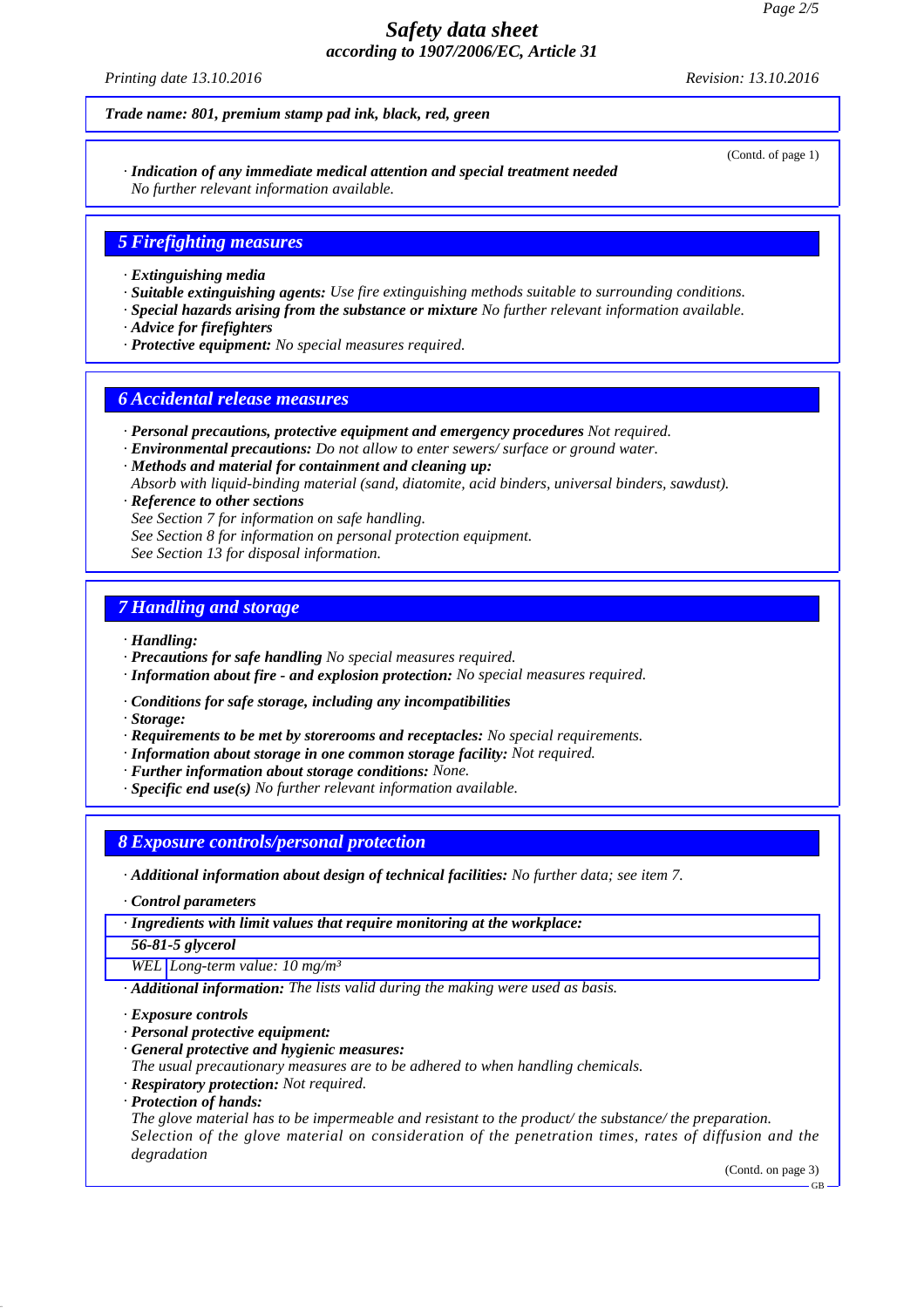*Printing date 13.10.2016 Revision: 13.10.2016*

#### *Trade name: 801, premium stamp pad ink, black, red, green*

(Contd. of page 2)

*· Material of gloves*

*The selection of the suitable gloves does not only depend on the material, but also on further marks of quality and varies from manufacturer to manufacturer. As the product is a preparation of several substances, the resistance of the glove material can not be calculated in advance and has therefore to be checked prior to the application.*

#### *· Penetration time of glove material*

*The exact break through time has to be found out by the manufacturer of the protective gloves and has to be observed.*

*· Eye protection: Goggles recommended during refilling*

#### *9 Physical and chemical properties*

| $\cdot$ Appearance:                                        |                                               |                    |
|------------------------------------------------------------|-----------------------------------------------|--------------------|
| Form:                                                      | Fluid                                         |                    |
| Colour:                                                    | According to product specification            |                    |
| $\cdot$ Odour:                                             | Characteristic                                |                    |
| · Odour threshold:                                         | Not determined.                               |                    |
| $\cdot$ pH-value:                                          | Not determined.                               |                    |
| · Change in condition                                      |                                               |                    |
| <b>Melting point/Melting range:</b>                        | Undetermined.                                 |                    |
| <b>Boiling point/Boiling range:</b>                        | 100 °C                                        |                    |
| · Flash point:                                             | 101 °C                                        |                    |
| · Flammability (solid, gaseous):                           | Not applicable.                               |                    |
| · Ignition temperature:                                    | 400 °C                                        |                    |
| · Decomposition temperature:                               | Not determined.                               |                    |
| · Self-igniting:                                           | Product is not selfigniting.                  |                    |
| · Danger of explosion:                                     | Product does not present an explosion hazard. |                    |
| · Explosion limits:                                        |                                               |                    |
| Lower:                                                     | $0.9$ Vol $\%$                                |                    |
| <b>Upper:</b>                                              | Not determined.                               |                    |
| $\cdot$ Vapour pressure at 20 $\cdot$ C:                   | $0.1$ $hPa$                                   |                    |
| · Density:                                                 | Not determined.                               |                    |
| $\cdot$ Relative density                                   | Not determined.                               |                    |
| · Vapour density                                           | Not determined.                               |                    |
| $\cdot$ Evaporation rate                                   | Not determined.                               |                    |
| · Solubility in / Miscibility with                         |                                               |                    |
| water:                                                     | Not miscible or difficult to mix.             |                    |
| · Partition coefficient (n-octanol/water): Not determined. |                                               |                    |
| · Viscosity:                                               |                                               |                    |
| Dynamic:                                                   | Not determined.                               |                    |
| Kinematic:                                                 | Not determined.                               |                    |
| · Solvent content:                                         |                                               |                    |
| Organic solvents:                                          | 50.0%                                         |                    |
| Water:                                                     | 20.4%                                         |                    |
| $VOC$ (EC)                                                 | $0.00\,\%$                                    |                    |
| Solids content:                                            | 29.6 %                                        |                    |
|                                                            |                                               | (Contd. on page 4) |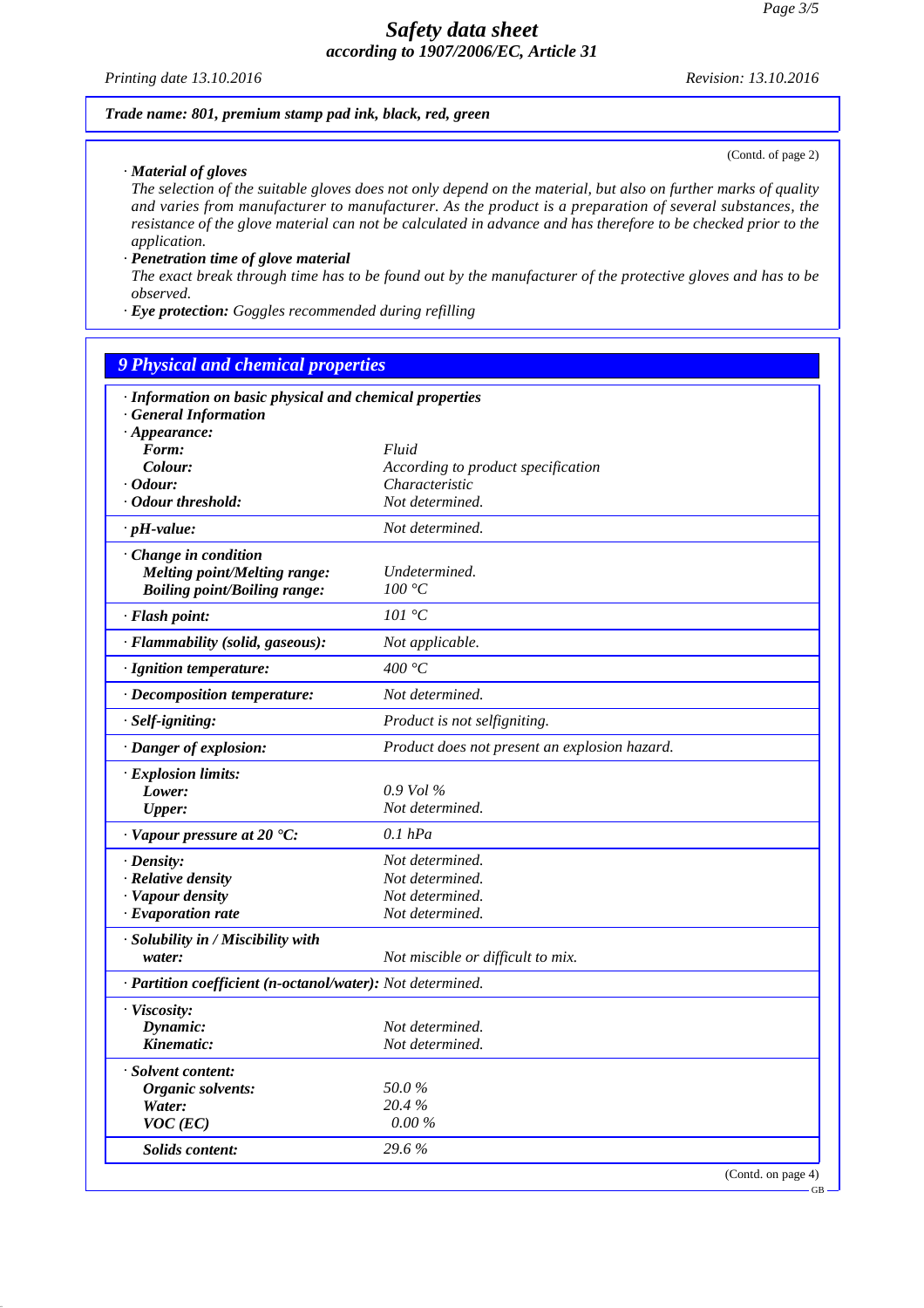*Printing date 13.10.2016 Revision: 13.10.2016*

(Contd. of page 3)

#### *Trade name: 801, premium stamp pad ink, black, red, green*

*· Other information No further relevant information available.*

### *10 Stability and reactivity*

- *· Reactivity No further relevant information available.*
- *· Chemical stability*
- *· Thermal decomposition / conditions to be avoided: No decomposition if used according to specifications.*
- *· Possibility of hazardous reactions No dangerous reactions known.*
- *· Conditions to avoid No further relevant information available.*
- *· Incompatible materials: No further relevant information available.*
- *· Hazardous decomposition products: No dangerous decomposition products known.*

# *11 Toxicological information*

- *· Information on toxicological effects*
- *· Acute toxicity Based on available data, the classification criteria are not met.*
- *· Primary irritant effect:*
- *· Skin corrosion/irritation Based on available data, the classification criteria are not met.*
- *· Serious eye damage/irritation Based on available data, the classification criteria are not met.*
- *· Respiratory or skin sensitisation Based on available data, the classification criteria are not met.*
- *· CMR effects (carcinogenity, mutagenicity and toxicity for reproduction)*
- *· Germ cell mutagenicity Based on available data, the classification criteria are not met.*
- *· Carcinogenicity Based on available data, the classification criteria are not met.*
- *· Reproductive toxicity Based on available data, the classification criteria are not met.*
- *· STOT-single exposure Based on available data, the classification criteria are not met.*
- *· STOT-repeated exposure Based on available data, the classification criteria are not met.*
- *· Aspiration hazard Based on available data, the classification criteria are not met.*

### *12 Ecological information*

- *· Toxicity*
- *· Aquatic toxicity: No further relevant information available.*
- *· Persistence and degradability No further relevant information available.*
- *· Behaviour in environmental systems:*
- *· Bioaccumulative potential No further relevant information available.*
- *· Mobility in soil No further relevant information available.*
- *· Additional ecological information:*
- *· General notes:*

*Water hazard class 2 (German Regulation) (Self-assessment): hazardous for water Do not allow product to reach ground water, water course or sewage system. Danger to drinking water if even small quantities leak into the ground.*

- *· Results of PBT and vPvB assessment*
- *· PBT: Not applicable.*
- *· vPvB: Not applicable.*
- *· Other adverse effects No further relevant information available.*

### *13 Disposal considerations*

- *· Waste treatment methods*
- *· Recommendation Smaller quantities can be disposed of with household waste.*
- *· Waste disposal key: Recommendation: 080111 (waste containing organic solvents)*

(Contd. on page 5)